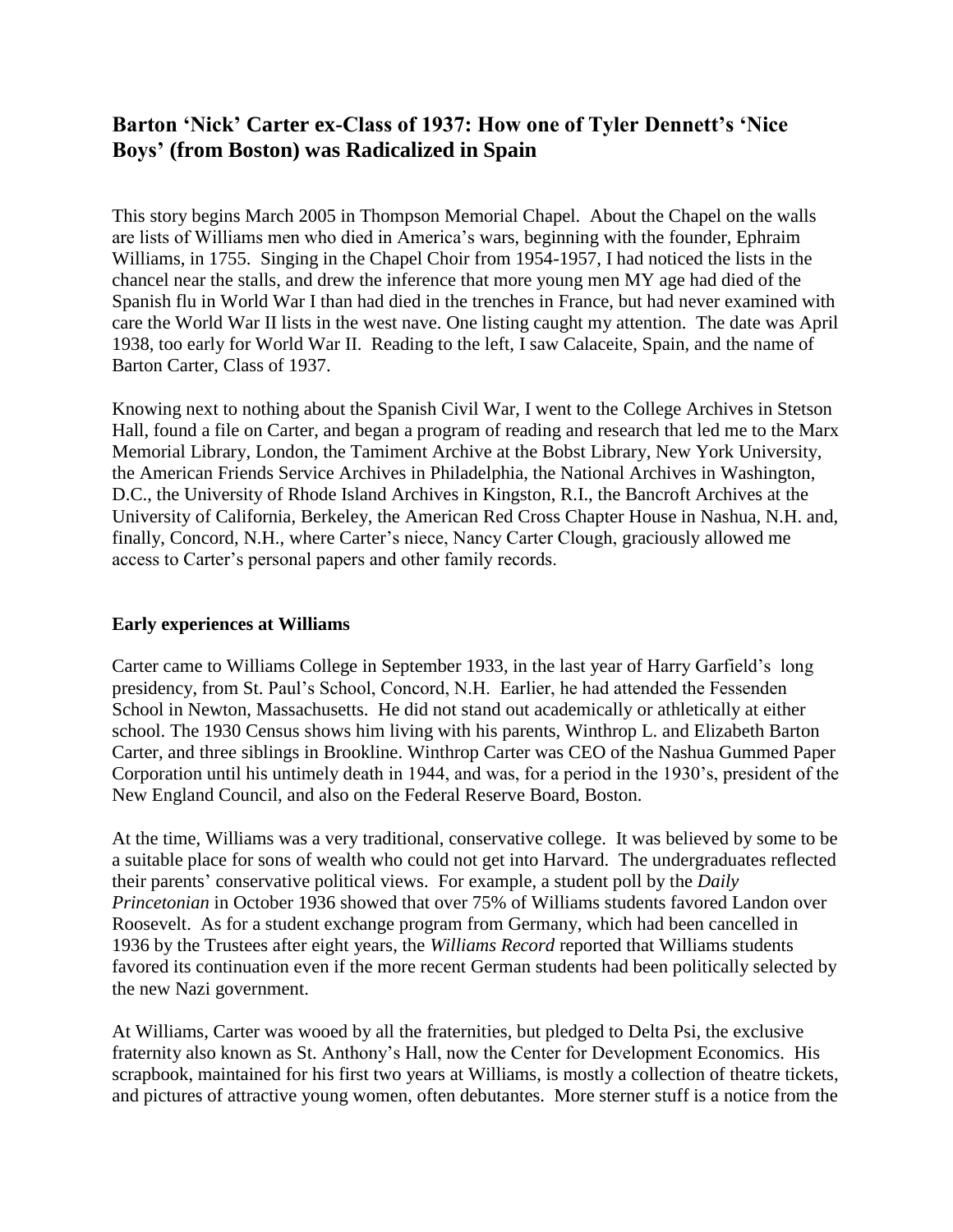Dean requesting his presence to explain why he had cut too many classes, and a dismal grade summary for fall 1934, which improved greatly in spring 1935.

## **Tyler Dennett, President of Williams, 1934-1937**

The only item of a political nature in the scrapbook is a *New York Times* clipping reporting some critical remarks directed publicly against Garfield"s successor, Tyler Dennett, by Harry Hopkins, advisor to another president, Franklin D. Roosevelt. Dennett, a good Republican, had refused to use federal funds to provide more scholarships for Williams matriculates and had expressed his distaste at accepting federal support in colorful language. This, despite the fact that lack of scholarship money at the pit of the Great Depression was holding back Dennett's often stated determination to make Williams "look more like America," by which he meant accepting more public high school boys.

Perhaps important in understanding how Carter's interests would evolve was another clipping, "The Right Kind of "Snob" Speech," of an undated, but early talk by Tyler Dennett at the Harvard Club, Boston. Encouraging a new set of attitudes toward the world of tomorrow, Dennett said, "There is something going on in this nation which has disturbed your parents and grandparents. I do not know what the outcome of this activity will be, but I do know that all special social privileges will be decreased." He added, "Neither labels, nor the comfortable accession to father's money, would suffice a man's need anything like so readily in the future as they have in the recent past."

Concerned that Williams not be taken as a super prep school, Dennett pushed hard from the beginning to recruit better qualified faculty, and increase the intellectual tone on campus. Typical was an Oxford Union style debate which he fostered in March 1935, nine months into his administration. The resolution was "Dennett is heading in the wrong direction." After spirited debate, the ayes had it, 21 to 15!

Unfortunately, Dennett is perhaps best remembered now for a speech he gave to the Boston alumni, probably including several trustees, in March 1937. No typescript or copy of the speech has been found, but while repeating his wish to make Williams look more like America, it was reported that he also said that Williams should admit fewer "nice boys," although it has come down as (fewer) "nice boys from Boston." An uproar followed immediately, with Williams made a laughing stock in the newspapers of other Ivy League colleges. Letters from Williams alumni were also critical. Dennett tried on several occasions to explain what he meant by "nice boys," but the damage among members of Williams core community was done.

Later that spring, Dennett publicly criticized some Williams students appearing in an issue of *Life* magazine showing how students recreated. The shots showed men and their dates cavorting with open containers at the 'Tubs,' a then popular waterfall and picnic spot near North Pownal, Vermont. The article featured pictures of how college students at many similar schools recreated, but Dennett maintained that the pictures were damaging to Williams' reputation. Other considerations seemed to be the immediate trigger for Dennett"s resignation, which was accepted by the trustees in July 1937.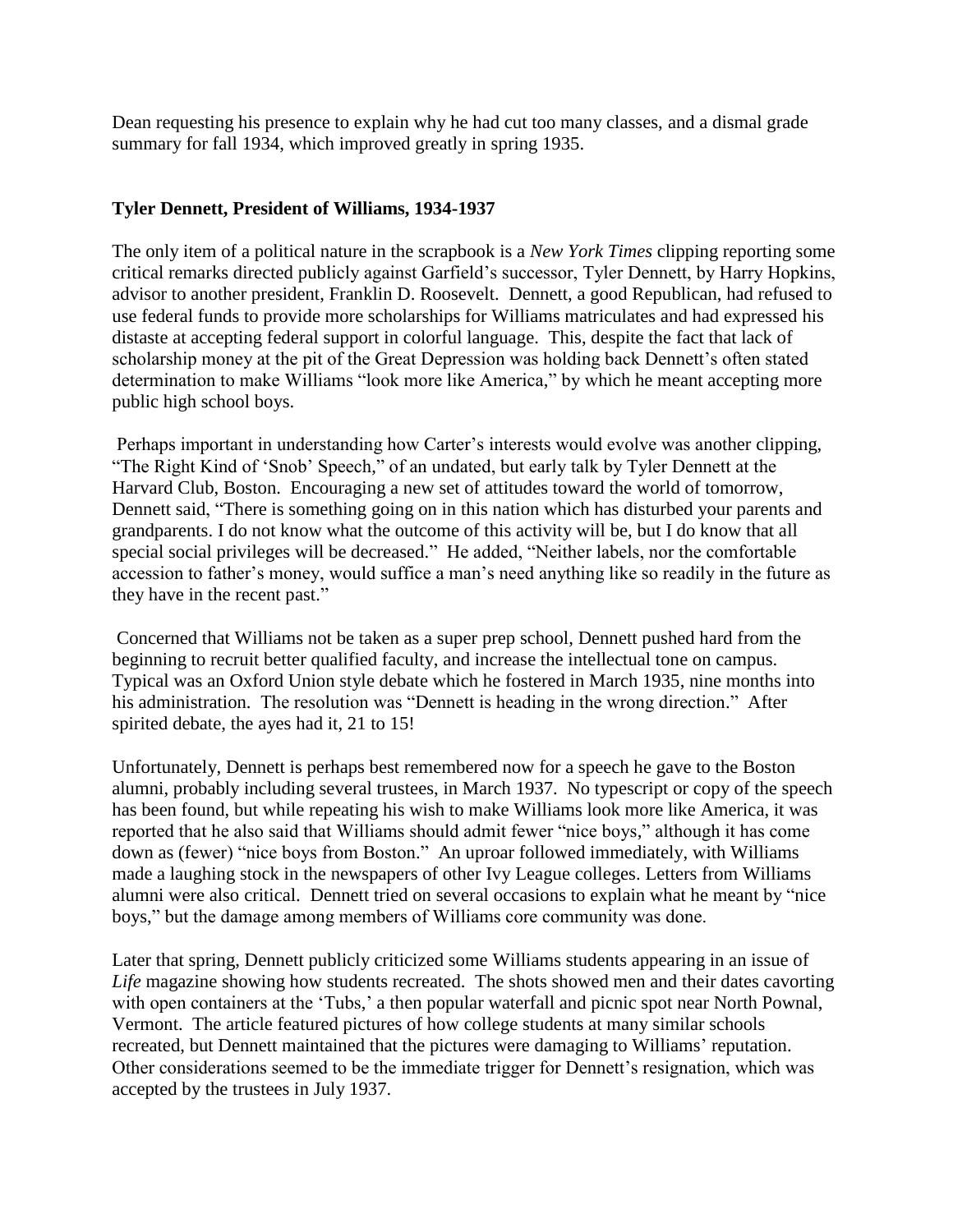#### **Carter falls in love**

Most likely around Christmas 1935, Carter fell in love. His inamorata was Joan Kent, who had come from England to stay with a neighbor of the Carters' in Brookline. The scrapbook was scrapped! While driving to Pittsfield, Mass. with W. Farnsworth Fowle, Class of 1937, to pick up the proofs of the Williams yearbook, the *Gulielmensian*, in spring 1936, Fowle (editor) remembers that Carter (business manager) was preoccupied with keeping his grades up so as to avoid Friday classes. Not only did he take the Boston and Maine train to Boston on Thursday night to see Joan, she also came to campus, but apparently not on winter house party weekend in February 1936. At the time, the *Williams Record* published the list of all female guests by fraternity house; Joan Kent is not on the list. However, a fraternity brother, the late Reverend Larry Whittemore, Class of 1939, remembered her coming to Williamstown for a weekend in early 1936, perhaps after Joan and Barton were engaged. Carter's parents tried to dissuade him, but to no avail. A deal was cut; they would marry in July 1936 in England, and then return together to Williamstown so that Carter could graduate, and complete a chemistry major.

Elizabeth Barton Carter was already in England helping with the wedding preparations when Barton and Joan set sail together for England in June 1936. Despite this promising start, something happened either on the boat or after they reached England and a week before the wedding, Joan backed out. The reasons were not explicit, but seemed to involve generic 'health' issues. Carter, devastated and embarrassed, stayed on a few weeks, but decided the situation was hopeless, and returned to Boston. Learning that some of his classmates were then vacationing in Colorado, he took a train west, but was back in Boston within a week. It was then that he decided not to return to Williams, and instead go to England and find a job. The family mobilized his Williams friends to encourage him to return and graduate, and induced Professor Karl Weston of the Art Department to write Barton, but to no avail.



Barton Carter, 1936 (Courtesy of Nancy Carter Clough)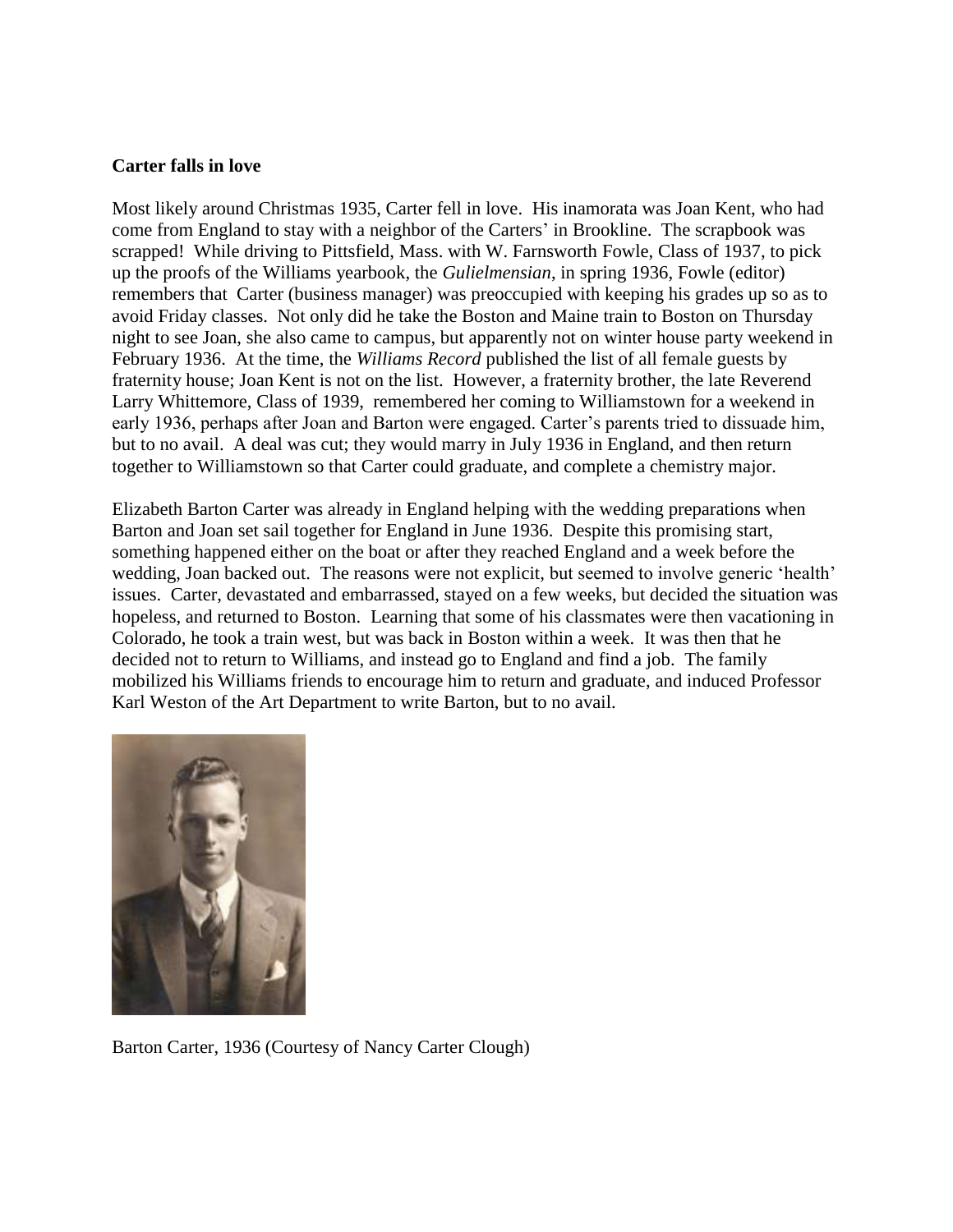Through the assistance of the father of a classmate, Carter found a position with Spencer Trask, a well-known American brokerage house with an office in London. His work as an analyst there is described by a colleague writing to Carter's father much later from Gibraltar. There are no extant letters to or from his parents from this early period in London, but we know from postcard traffic that Carter visited the Netherlands for some long weekends in November 1936 and had a very active social life. Because of an expressed interest in freelance work as a correspondent, he left Spencer Trask by the beginning of December and went to Paris to meet, and seek advice from, Peter and Ione Rhodes. At the time, Rhodes, a graduate of the Columbia School of Journalism and a friend of Carter"s aunt and uncle, was working for the *Paris Tribune*. Both Peter, but especially Ione, were seriously involved with French groups in providing assistance to refugees in Spain. The Civil War there, begun by Franco in July 1936 against a freely elected Government, was by the end of the year approaching a serious turn in the battle for Madrid. Ione, still alive at 98 in Paris, remembers meeting Carter, and produced a portrait-style photo of Barton from her file. At about this time, Carter adopted the first name, 'Nick,' possibly because of the Nick Carter detective novels, the so called "penny dreadfuls" that were then the rage of Europe. While the name change might have resulted from incessant teasing, it also may have given him some separation from the protected life from which he already was edging away.

Before returning to Boston by Christmas, Carter visited Barcelona, and returned there early in 1937 after publishing an article in the *Boston Globe* on January 3 on Spanish politics and the refugee crises there. This is his only known newspaper article as a freelance reporter. A Spanish Civil War propaganda poster, entitled "Smash Fascism" in Catalonian, and known to have been first printed in fall 1936, was found in his papers. A penciled note in the margin says Sunday, January 3, which, according to the historic calendar, must be 1937.



Aixafem el Feixisme (Smash Fascism), gift of Nancy Carter Clough. (Courtesy of the Chapin Library)

Although Carter had been the beneficiary of a Trust account since his  $21<sup>st</sup>$  birthday on March 19, 1936, and so had secure funding for his exploratory travels, he found freelance reporting difficult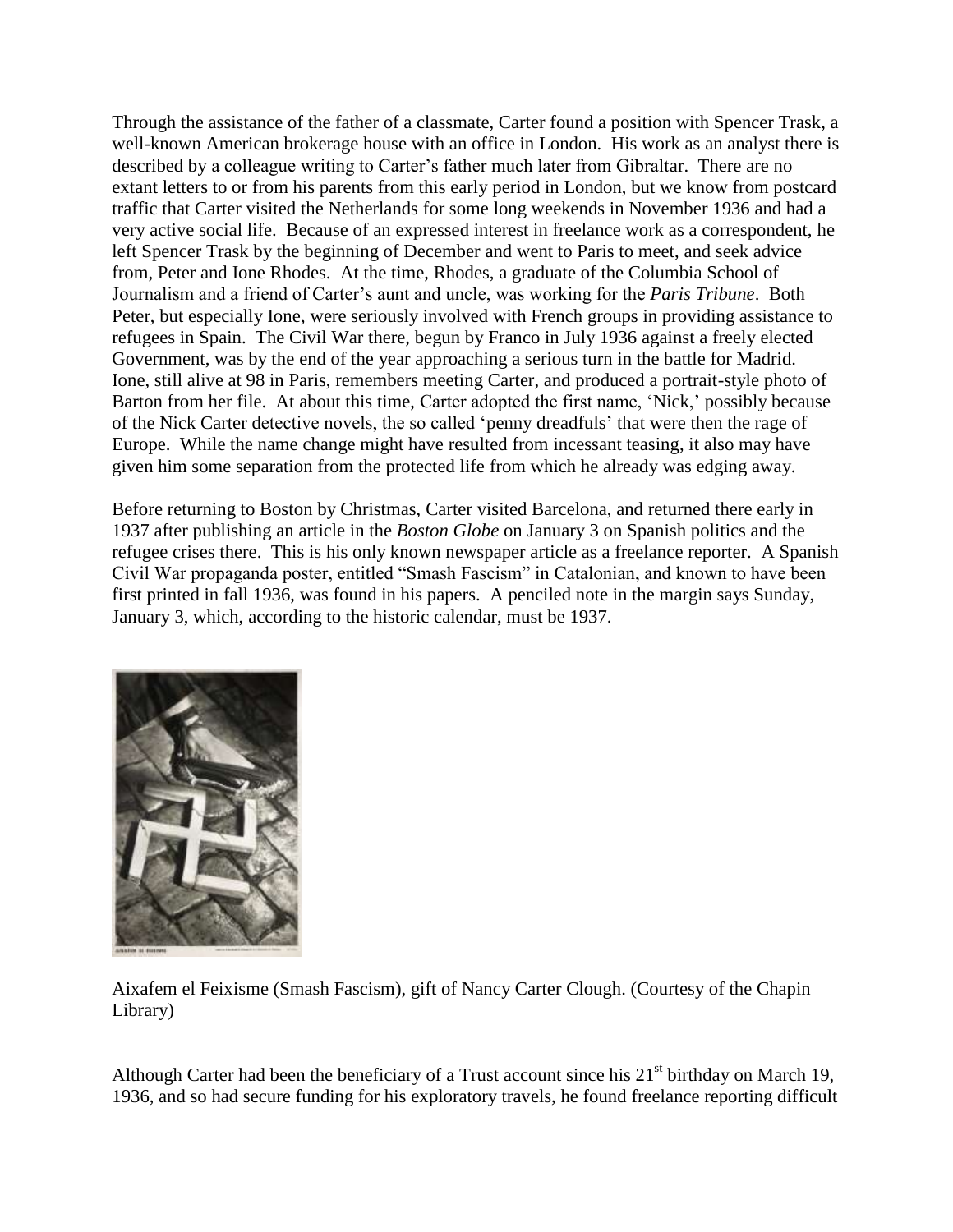to break into and, possibly for this and other reasons, he contracted to drive a truck between Madrid and Valencia for the National Joint Committee (NJC). Set into motion because of the failure of the liberal Western democracies to act against Franco, and his Italian and German allies, this English umbrella non-governmental organization was organized to raise money and channel non-military assistance to the Spanish Republic. At the head of the NJC were the Duchess of Athol, Lady Katherine Stewart Murray, a Conservative MP from Scotland; John Langdon-Davies, a well-known science reporter for the *London Chronicle*; and Edwin Roberts, a Liberal MP from Carlyle.

The main function of these small trucks, many donated by the U.S.S.R., some with a hammer and sickle painted crudely on the cab, was to take food into besieged Madrid. On the return trip, children were taken to safety from the random terror bombing by the Italians and the German Condor Legion which a few months later in May 1937 savaged Guernica. There was always the danger of being strafed on the back roads from Madrid to Valencia, but "Nick" expressed confidence that he and the other drivers could minimize that risk, and apparently did.

After he had completed his two to three month contract with the NJC, he joined his father in London to witness the May 1937 coronation of George VI. It had been suggested that he return with his father to the U.S., but "Nick" had made it clear that he would return to Spain. In England, he caught up with his mail, including the *Williams Record*, and wrote an interesting and passionate letter from Madrid to the editor about a recent model League of Nations exercise that Williams students had participated in. The heading was, "Carter, ex-'37, Condemns Absurdity of Model League in Letter from Madrid." Didn"t they understand what was really happening in Spain? That non-intervention was a farce? That the fascists were terror bombing the civilian population? The article appeared with his picture in the May 18 issue of the *Record*, the last one of the academic year. There was no published reaction to his letter.

## **Foster Parents Plan for Spanish Children (FPP)**

Toward the middle of 1937, Carter accepted a position with the Foster Parents Plan (FPP) in Puigcerda, Spain, right on the French border. The FPP was the brainchild of Langdon-Davies and Eric Muggeridge, a younger brother of the more famous Malcolm. Donors, then mostly from England, would adopt an orphaned and/or refugee child and in monthly installments fund a comprehensive home-like environment for their child, including food, shelter, education, protection, etc. It was a much more expensive proposition that the soup kitchens run by Quaker relief and Save the Children, and came in for criticism as unrealistic, given the magnitude of the refugee problem as the Civil War, in significant part a war by Franco against large segments of the Spanish population, ground on. The FPP children were housed at Puigcerda in three colonies, actually former ski chalets requisitioned by the Republican government in Barcelona. FPP had also hired Esme Odgers, an Australian woman, to work with Carter.

Since it was imperative to keep the connection between the child and the donor positive, much effort was made in letter writing. Carter also started a monthly newsletter that could be shared with sponsors in England. Because of difficulties in finding food in Spain for the children, Carter took the initiative in an August 1937 visit to England to visit Roberts in Carlyle, and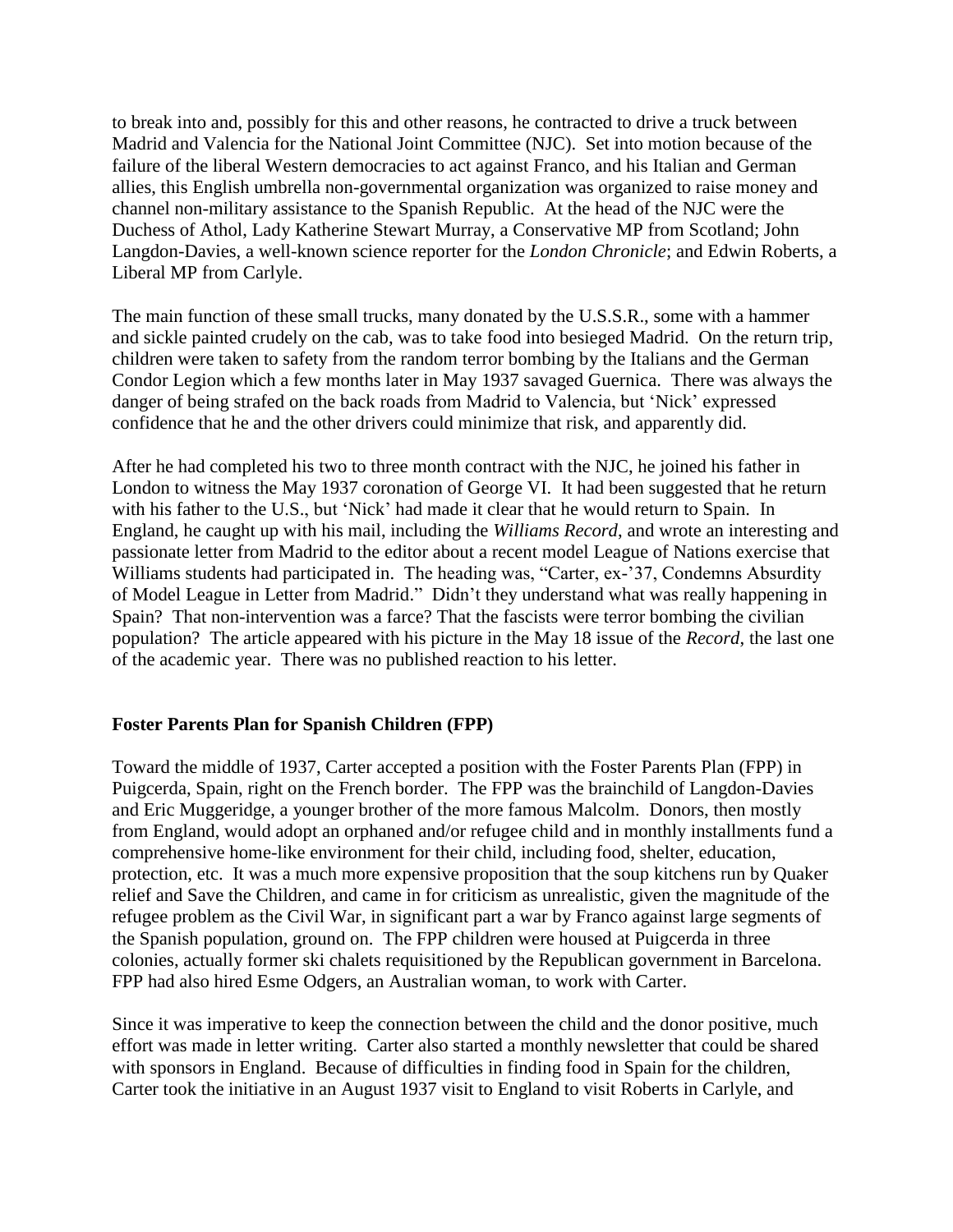propose significant changes in the supply line, all of which were accepted. It is clear that Carter subsidized these changes with funds from his Trust account, then received in a French bank just across the border in Bourg-Madame. It is said that Carter was unusually successful in scrounging up food supplies in France, and then driving them safely across the border to Puigcerda. Clearly, however, it was getting harder and harder as the Civil War wore on.



Carter, Esme and the children at Puigcerda, fall 1937. (Courtesy of Nancy Carter Clough)

As the fall of 1937 went on, he wrote to his mother of his increasing attachment to Esme, and his political discussions with her. At some point, she must have told him she was a member of the Communist Party of Australia and, before embarking for Spain in March 1937, had been a secretary in the CPA office, Sydney. He tried repeatedly to shake his mother's faith in capitalism and the private sector. His mother"s letters to him have been lost, but it is clear that he wasn"t making much headway with his argument.

## **Fund raising in the U.S.**

Toward the end of the year, with money running low and donor fatigue setting in from English sources, a decision was made by FPP to open up an office in North America in New York City. Eric Muggeridge, not Carter, would be the new representative, but Carter was asked to come over on the Queen Mary in late November 1937 to introduce Muggeridge to his friends and other aid groups, for example, the American Friends Society in Philadelphia. He would also do some fund raising with his classmates at St.Paul"s and Williams, and at his father"s Exchange Club in Boston. Carter's talk at the Exchange Club on December 5, a joint writing effort with Muggeridge and Langdon-Davies, put his growing maturity and idealism on display. According to an October 1938 State Department report in the *New York Times* on funds raised under the new Foreign Agents Registration Act, Carter raised \$3,100 for FPP. There were no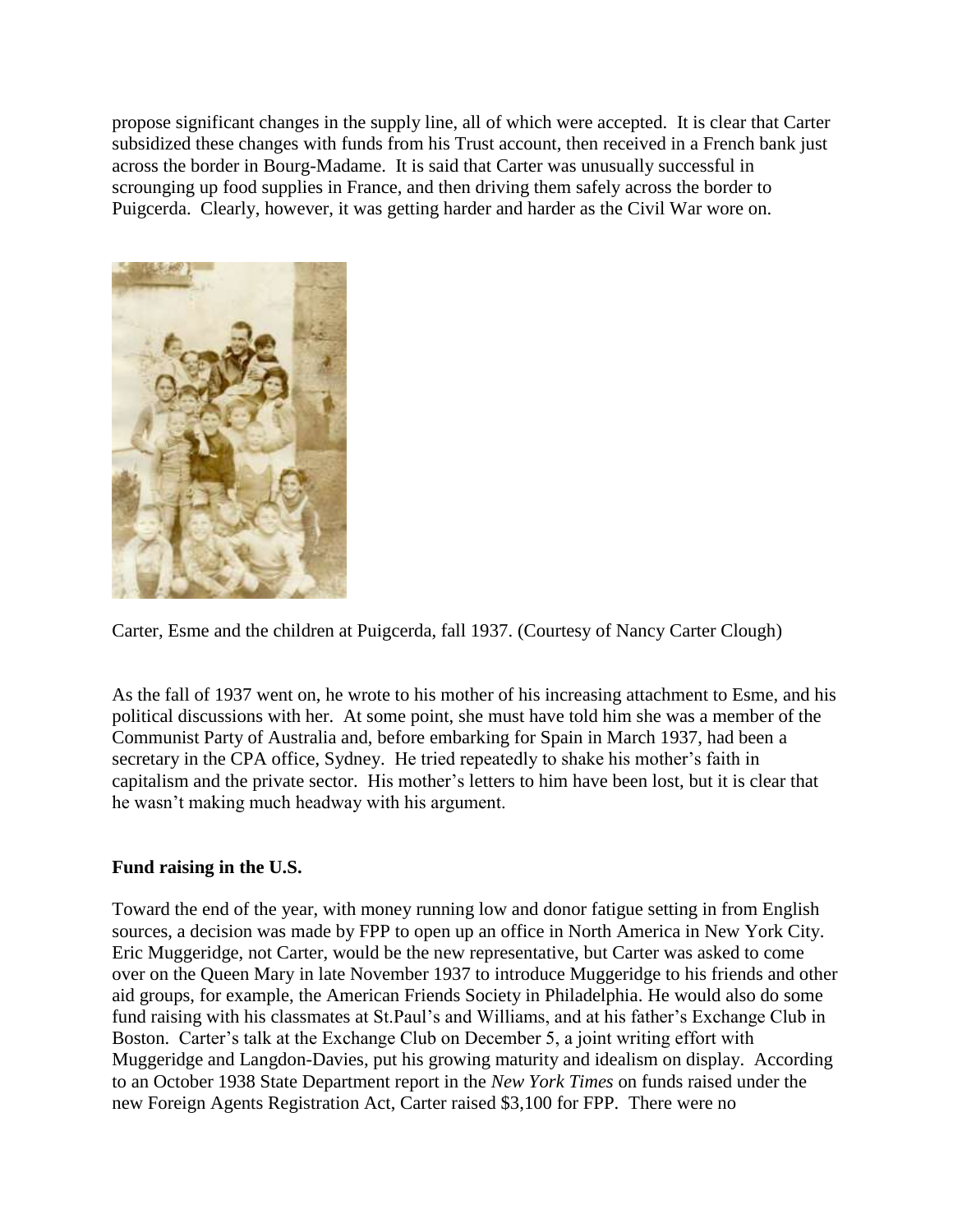administrative charges. Without lingering on even to spend Christmas with his family, Carter quickly returned to Spain by mid-December; he wanted to spend Christmas with the children and Esme.

## **The Italians Bomb Puigcerda**

In January 1938, the Italian air force bombed the town of Puigcerda, doing damage to the railroad station and killing a tradesman known to Carter, but not hitting the Colonies or the children. Precautionary trenches to shelter the children were dug near the colonies after this attack. Since the town was not a military target, Carter was incensed. It is also plain that his relationship with Esme had changed suddenly, and that working with her had become difficult.

Probably by the end of January 1938, Carter decided he ought to do more for Spain and decided to enlist in the British Brigade. The fact that the Republican forces had recaptured Teruel in December and the positive propaganda which flowed from that (pyrrhic) victory disguised the fact that the Republican forces were weak, and increasingly vulnerable to the much better equipped and fed fascist forces from within Spain, abetted by several divisions of Italian troops, Moorish units from North Africa, and the German air force and artillery units. In fact, Teruel had been re-taken in January, but Carter apparently did not know this. Nor was he aware that the flow of internationals entering Spain to fight had slowed down significantly before the end of 1937. The word was out that you might actually die in Spain.

A letter announcing his intention to enlist was received by his parents after he signed on in Figueras on February 22, 1938. His father tried to discourage him from enlisting, but it was too late. He also said he had resigned from the FPP, adding that "he should have thrown her (Esme) out" rather than leaving himself. His complete enlistment form has not been found, but some of the particulars appear in the Moscow Files. It is noted in these documents, released only after the collapse of the U.S.S.R. in 1989, that Carter had declared himself a member of the Communist Party of Great Britain (CPGB). Swayed by months of discussions with Esme, he must have joined the Party in England just before embarking on his fund raising tour, or on his hurried return to Spain. This decision was never revealed to his family. Since no pre-WW II list of CPGB members is known to exist, this information cannot be verified.

## **Training at Albacete and the Retreats**

After enlisting, Carter received some military training at Albacete. At this point in the Civil War, because of the non-intervention policies of the Western democracies, there were severe shortages of weapons for training. In the field, Republican forces increasingly were arming themselves with captured weapons or weapons taken from fellow soldiers who had been invalided or killed. By March 17, when he wrote his last letter from Valencia, he had been in training as a medical orderly at the local hospital, but expected to be called up to the front soon. Unlike his earlier mail, the last few letters were subject to military censorship, so Carter likely self-censored them. Still, he wondered about the wisdom of having signed on, but it was "too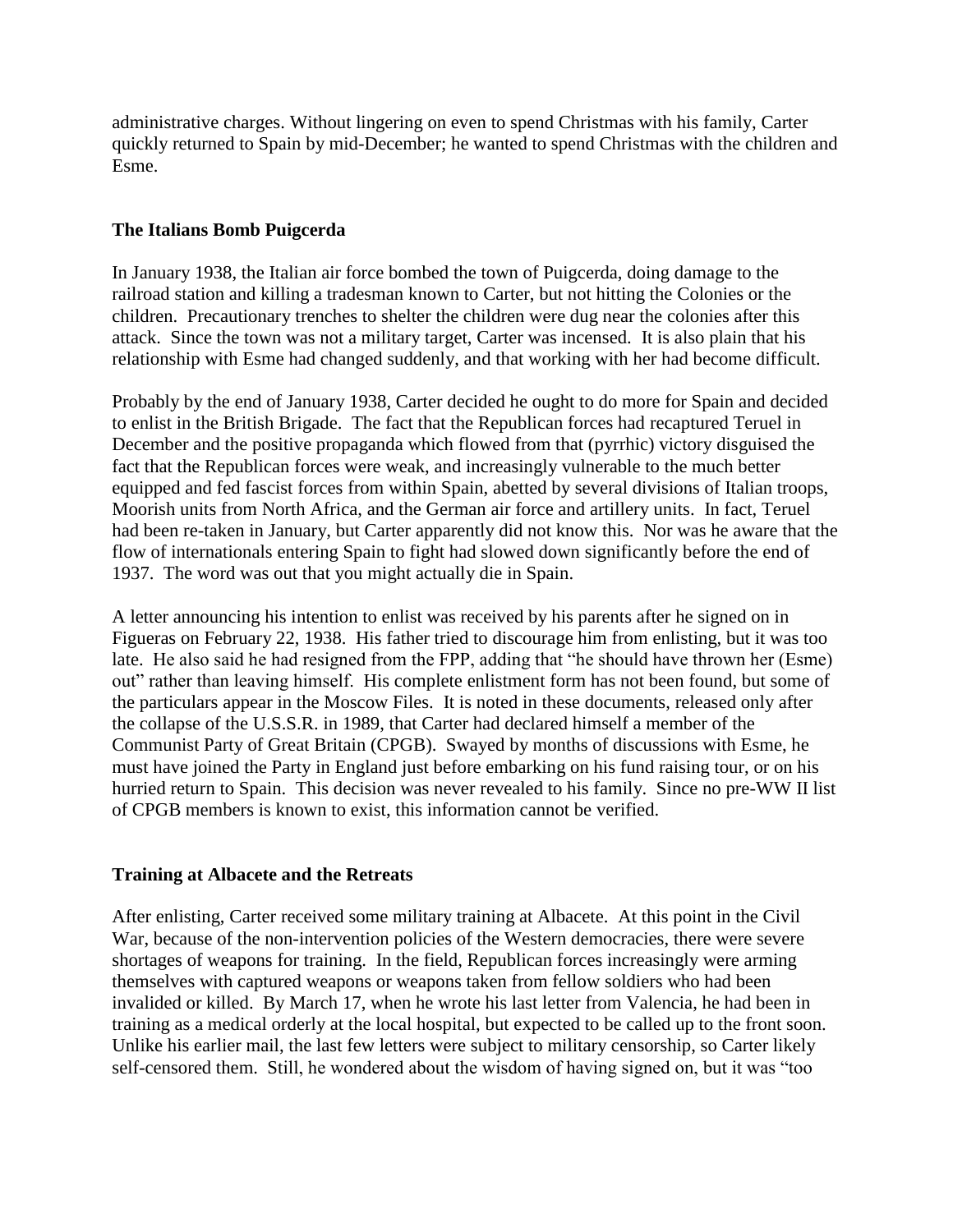late to change (my) mind." The letter was received in the U.S. on April 2, three days after his unit was ambushed while marching north from Calaceite.

## **Ambush, and the aftermath**

In early March 1938, while Carter had been in training, the Brownshirts had marched into Austria, and the fascist forces had attacked massively with a clear intent to follow the Ebro River to the sea and split the Republic. Their first surge, a massive Blitzkrieg-like operation starting from around Belchite, to the east of Sarragosa, had overwhelming artillery support from new German weaponry, and almost total control of the skies. The Republican forces, by then predominately Spanish rather than international volunteers, for the most part had fallen back in a disorganized rout to positions around Caspe and Gandesa. Carter probably arrived at the front after the fascists started moving northeast again after a week"s pause to digest their gains. By then, Republican communications were virtually non-existent, units had been decimated with little time to regroup, and there were insufficient numbers of spotter planes to inform officers where the fascist columns were. It was in this confused situation that Carter's unit marched headlong into an advancing Italian tank and infantry column early the morning of March 31.

Initially, the commander of the brigade thought the Italians were Republican forces. For this error, he was shot dead almost immediately by an Italian officer in the lead tank. Despite the inequality of fire power, there was stiff resistance as the Republican column moved off the road behind rocks and brush. When the active fighting ceased, however, an estimated 150 of 600 British brigade members were dead. Others were captured, many to be taken away and shot outof-hand by a special Spanish unit which followed the advancing front for this purpose. If you were lucky enough to be captured by Italians, however, an amnesty had been ordered until April 7 to collect enough prisoners for a swap. Unfortunately, the amnesty was not always honored.

Carter was marching with his smaller unit at the rear of the column, which saved him from injury during the ambush. In a group of about twenty men, and in the ensuing confusion, they hid until nightfall and then began moving with stealth toward the northeast. Their aim was to reach the Ebro River and swim across it to the Republican lines on the north bank. Because Carter"s unit leader, Sergeant Alan Logan, was captured, and wrote two letters after his release from a POW camp in early 1939 to Winthrop Carter, we know of the tribulations of this brave, hunted group of men.

The countryside through which they moved was infested by fascist units moving in a roughly parallel direction toward the Mediterranean coast. At night they had to dodge their way through small fascist encampments, sometimes stepping inadvertently on sleeping men. They rested during the day. Food and water were very scarce, although Carter's excellent Spanish helped enormously with scattered peasants who gave them food and water. When they entered the Sierra Pandols, a range of steep mountains just to the South of the Ebro, they had to move on the steep sides of narrow valleys. Above them were machine gun nests, and below were fascist encampments next to the limited water sources. Men kept drifting off to save themselves as discipline waned, and their desperation increased. By about April 9, however, they knew they were probably within a day or two of reaching the Ebro. However, the fascist advance had been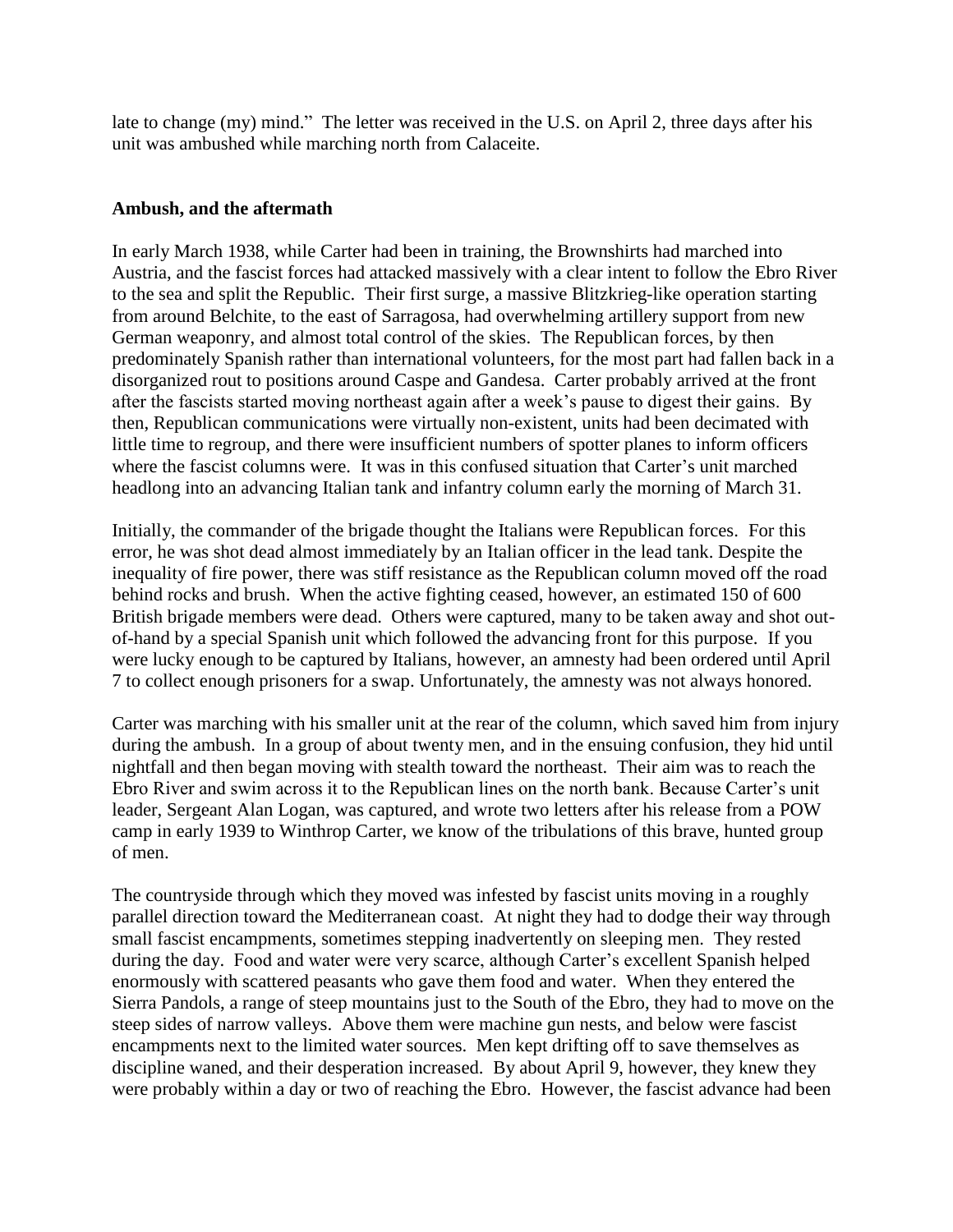so overwhelming as to reduce greatly their chances of negotiating the flood plain and reaching the river. Carter was tall and useful as a scout. On the morning of April 9, he and several others inched up a hill to see where the fascist patrols might be. Logan reported hearing cries, and then bursts of machine gun fire. Carter and the men with him were never seen alive again. Logan pushed on down the valley alone and was captured by an Italian patrol two days later on a path near the Ebro River. Using a sketch map that Logan drew in his letter, and after some reconnaissance in the area in September 2007, it seems likely that Carter was shot, or captured and then shot, in the foothills about a mile or two above the town of Xerta. We are unlikely to ever know for sure; international brigadiers did not wear dog tags, and there is no evidence that the fascist forces organized systematic burial details and kept records of their work.

The story of Barton Carter is especially tragic because of what he might have become. He grew enormously during his work in Spain, displaying understanding, compassion, discipline, and leadership in organizing to feed the orphaned children under FPP"s care. His political understanding also grew, and without any evidence of Communist Party dogma. The children wept openly when he left Puigcerda to enlist---clearly the worst decision of his young life. In late November 1941, a former Carter family home in Nashua, N.H. was dedicated in his name as a Chapter House for the American Red Cross. Professor Brainerd Mears, Chemistry Department, represented Williams College.

Tyler Dennett's extemporaneous, casual generalization suggests that one should never underestimate the potential of "nice boys." The Spanish Civil War saw an outpouring of popular support from democratic countries in reaction to the craven non-interference policies of their governments. Many non-governmental organizations (NGOs) were born at this time. The NGO that Carter worked with, FPP, is now Plan, which is still in the news. On April 19, 2009, the *New York Times* op-ed correspondent, Nicholas Kristof, who is asked frequently which international organizations one might support, wrote that through Plan he supported a child in the Dominican Republic. Kristof opined that if this young man ever became a Yankee, he might have a chance at season tickets! Nick Carter probably rooted for the Boston Red Sox, but I think he would have smiled.

## **Postscript**

There is some evidence that, perhaps because of the special politics of the Spanish Civil War, adding Carter"s name to the WW II list on the west wall in Thompson Chapel received special evaluation. His name is not out of Class order, as a few deaths recognized after the fall 1946 WW II Thompson Chapel dedication ceremony are. However, Carter's name is out of alphabetical order within his Class, the only such instance among the Williams WW II deaths recognized by the end of 1946. It suggests perhaps some hesitation, and a last minute decision, to include Carter as the list was being affixed to the wall. W. Farnsworth Fowle, Class of 1937, reported a mid-WW II conversation with the late Professor Richard Newhall to the effect that, if anything happened to him because of the war, he wouldn"t want to be listed on the Chapel wall if Carter weren"t there as well. According to Fowle, Newhall replied that he would "take care of it." Currently in storage until the new library is finished in 2014, the documents developed by